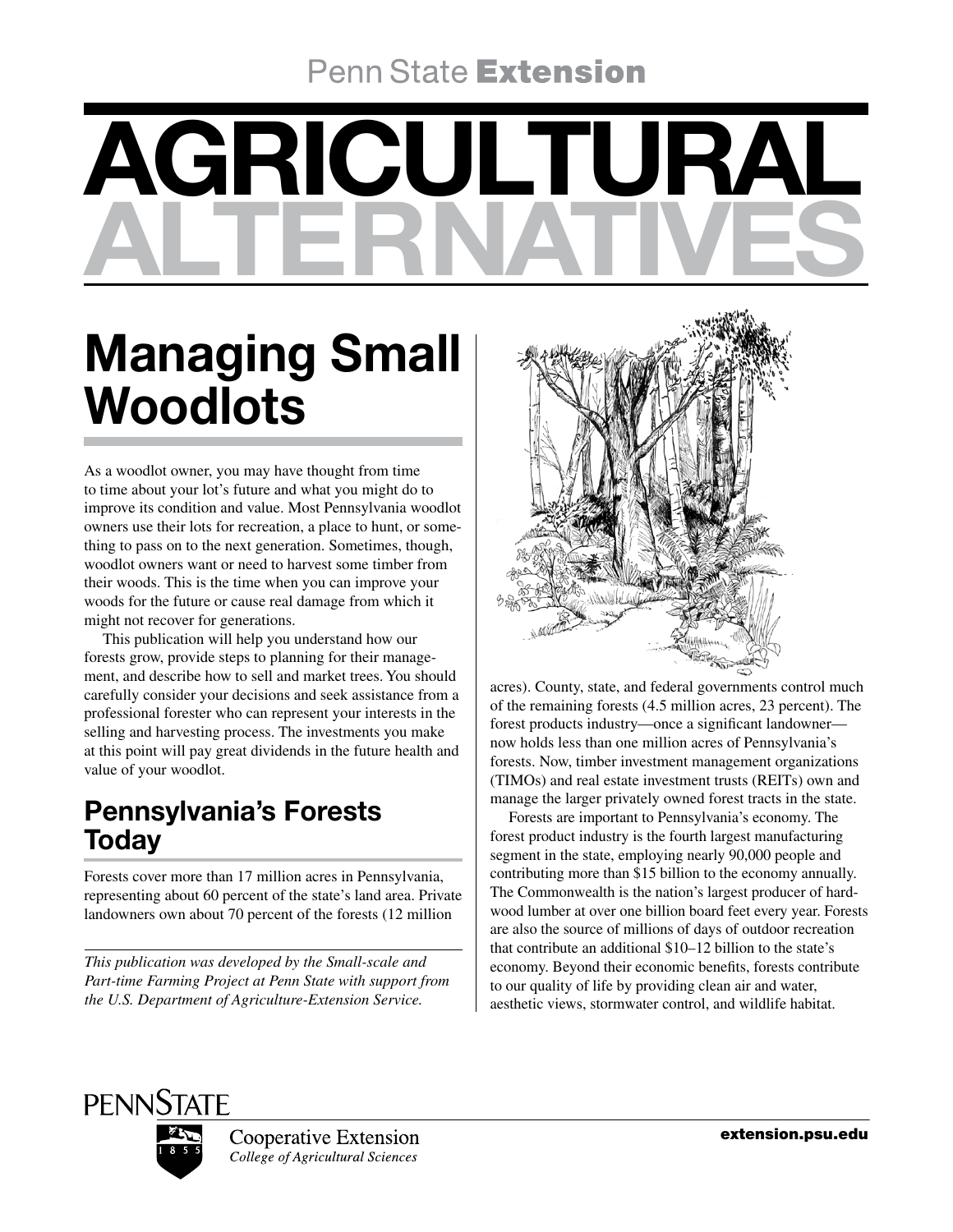Because private forests are a dominant land ownership class, it is clear that the decisions made by the estimated 600,000 private owners of one or more acres have a major impact on the economic, social, and ecological health of the state. Over time, as forest ownership has changed, most of these sales have tended to break holdings into increasingly small parcels. This process, now called parcelization, is another major threat to many of the values we associate with forests.

### Forest History and Current **Condition**

Timber production has been a part of Pennsylvania's economic history since the first Europeans arrived, with the first sawmill established by Swedish settlers in Philadelphia in 1662. When Pennsylvania was given to William Penn by Charles II of England in 1681, about 90 percent of the province was covered by forests. At that time, Penn recommended that "care be taken to leave one acre of trees for every five acres cleared." During the next 200 years large tracts of land were cleared to produce charcoal for the iron industry and provide land for farms.

At the peak of land clearing in the 1890s, about twothirds of the state was cleared. From the late 1880s through the 1920s, forest clearing provided essential farmland and met the nation's appetite for wood. During this period of forest exploitation, the area of forestland was reduced to less than 11 million acres. At the end of this period, forestdependent industries such as leather tanning, wood chemical manufacturing, charcoaling, and sawmilling collapsed and economic conditions led to farmland abandonment. The forests then began the slow process of recovery.

Today our state's hardwood forests contain world-class oak, maple, and cherry. Gone are the extensive forests of white pine, hemlock, and American chestnut, which were either harvested or taken by blight. Forest inventories conducted by the U.S. Forest Service suggest that we have more tree volume growing in the state today than we have had in more than 100 years.

However, not all is good in the forest. Data suggest that about half of the forests in the state are in poor condition, unable to regenerate with desirable tree species. Insects, diseases, and harvesting practices are driving tree species composition change. Less desirable tree species such as red maple, black birch, and black gum are more common. All of our oak species are much less common. Invasive exotic plants such as multiflora rose, bush honeysuckle, ailanthus (aka, tree of heaven), autumn olive, and garlic mustard are severe competitors with native trees and plants. Competing native plants such as ferns, spicebush, and mountain laurel are also increasing in forest understories. Poorly conceived harvesting practices, known as selective cutting and diameter limit cutting, are shifting overstory species composition, removing desirable seed sources, leaving poorer quality

trees, and generally reducing forest economic and ecological values. Use of carefully applied science-based forestry practices is needed to restore forest health and provide future value to those landowners who will own and manage our forests tomorrow.

## Managing Your Small Woodlot

The most important thing to consider as a woodlot owner is how you value your woodlot. Specifically, how do you currently use your woodlot, what do you value most (recreation, income potential, etc.), and what would you like to have for retirement or the next generation?

First, consider this question: How do you use your woodlot? Many people think about their forests primarily as recreational resources. Woodlots are a place to hunt, walk, or get away. You may also consider it part of your legacy, something to pass on to the next generation. When asked to rank the values they attach to forest, few people rank timber or the economic value of forested land as very important. A Penn State study conducted in 2006 asked landowners about the economic value of their woodlot. Unexpectedly, they had a reasonable idea of the value of the timber, but they were less well informed about the best way to manage their property for multiple uses. Landowners often find that woodlots have already been picked over, are in poor condition, and were unlikely to continue to pay reliable dividends without some care.

So, what do you value? Do you want to cash in on your trees from time to time? This can actually increase your woodlot's future value if it is done with attention to sustainability and proper forest management practices. Do you value hunting, seeing the big buck, or taking a turkey? Cutting timber will affect wildlife habitat, food sources, and possibly access to water. It is important to carefully think about your objectives and consider how decisions to manage your woodlot might change the things you value.

## The Dynamic Forest

Forests change on their own every day in small and cumulative ways. Eventually, you become aware of these changes. A basic understanding of forest processes depends on a study of ecology. This helps us understand how forests change and how management decisions affect forest values.

Trees and all plants require certain amounts of water, nutrients, light, and space to grow. Every tree requires space to ensure that it can capture enough light, water, and nutrients. Forest management involves controlling the space around your trees so they can retain or increase their leaf surface and grow. Without proper management, "decisions" about how trees compete for growth resources are left entirely to natural competition.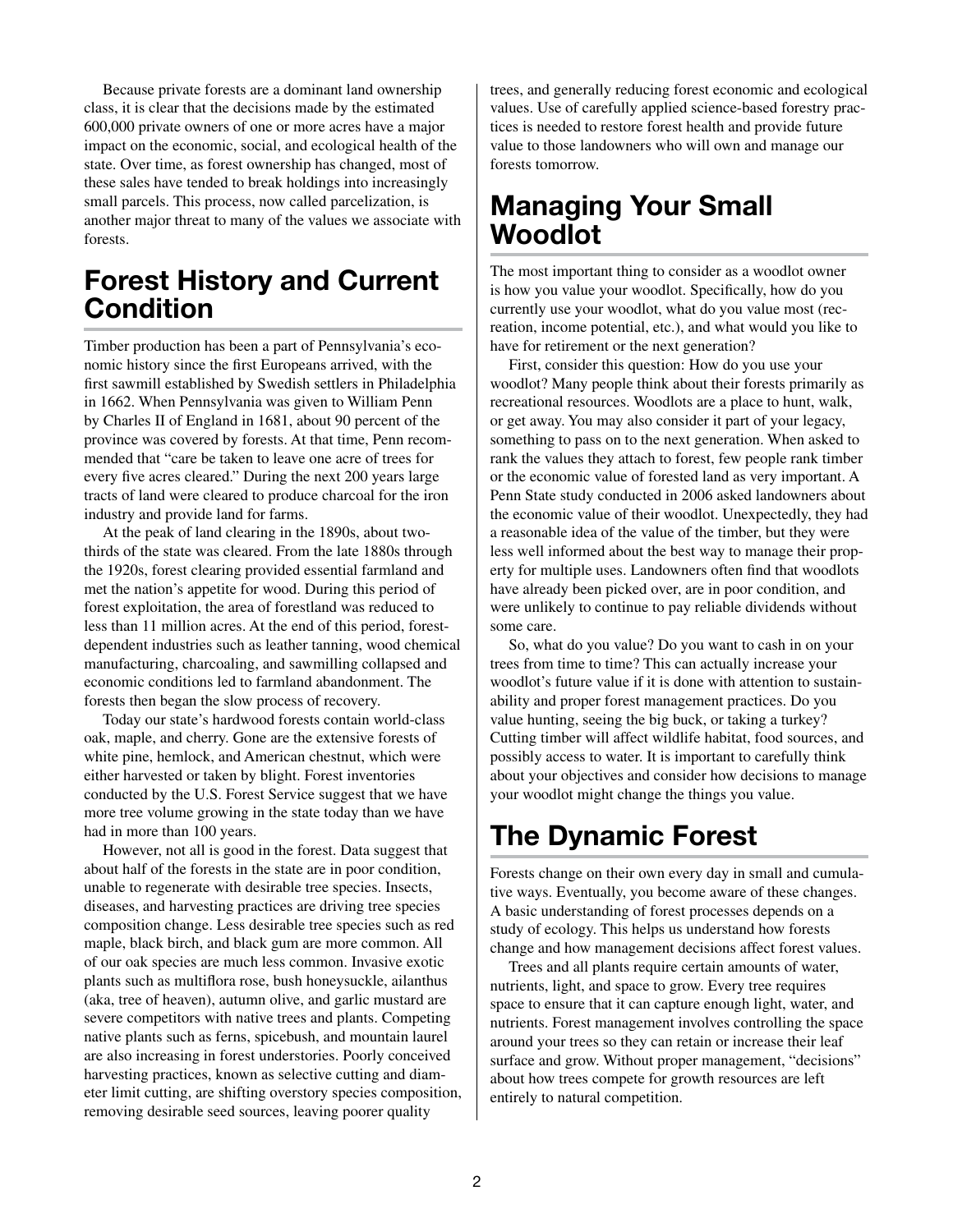## Management Planning

To increase the value of your woodlot, careful planning is required. Writing a management plan will help you consider what you value about your woods and what you hope to achieve, and provides a schedule of activities to achieve your vision. Many woodland owners find they benefit from involving their family in these discussions and working with a forester who can translate their objectives into actions. The management plan should involve everyone concerned with the current operation and take into account future generations. If you plan to sell timber, a professional forester who understands your vision and works for you will ensure you market your wood well and conserve your woodland values. Many studies have concluded that professional foresters representing the seller are involved in less than one-fifth of timber sales.

#### Steps of the Management Plan

- 1. Determine both your short- and long-term objectives. What do you want from this woodland?
- 2. Assess the physical and biological characteristics of your woodland. Can this land meet your objectives? If not, what options do you have?
- 3. Develop a written management plan, which should include a time table for meeting your objectives.
- 4. Follow the management plan to ensure that you achieve your objectives.

## Evaluating Your Woodlot

Before any marketing activities take place, you should be certain about your property boundaries. An accurate survey may be necessary. Your deed contains a written description of your boundary corners and is available from your county courthouse. An aerial photograph from your local Farm Service Agency office with the property boundaries is also helpful. A topographical map is useful for showing elevation changes, streams, and other landmarks. A soils map from your local extension office or conservation district will provide information for determining what tree species may be on your property.

There are two primary forest types in Pennsylvania: (1) oak/hickory (about 47 percent of forested land) and (2) northern hardwoods (about 40 percent of forested land). The oak/hickory type on deep, fertile soils includes red, black, and white oaks. Poorer sites in this type will also include chestnut oak. Red maple, black birch, hickory, ash, black gum, and white pine are also common in these woodlands. The northern hardwoods forest type is commonly associated with the Allegheny Plateau and with lower and northernfacing slopes in the central parts of the state. Tree species include sugar maple, beech, yellow birch, black cherry, ash, yellow poplar, and red maple.

Tree species, quality, board foot volume, and logging "chance" all contribute to the value of trees in your woodlot. Quality has a major impact on the income you will get from your woodlot and is determined by log form and length, presence of surface and internal defects, growing site (soil types), and location. Logically, proximity to mills and markets should affect price; however, if you have enough volume of high-quality logs, this is less of a problem.

Logging chance involves a lot of considerations. Site conditions—such as well-drained soils, for example—will permit logging during wet periods. Very steep areas that make road building or log skidding difficult will lower prices offered, as will flat sites with poor drainage. Proximity to water and stream crossings can increase logging costs. The volume of trees per acre, the shape of the sale area, distance to roads, time of year, owner-imposed restrictions on cutting, equipment needs, and myriad other factors all affect the price offered.

Saw and veneer logs are bought and sold on their board foot volume and grade. Three log rules are used in Pennsylvania for measuring the number of board feet in a tree: the International, Scribner, and Doyle. You should always know which log rule a buyer is using to ensure that you understand the price offered. As shown in Table 1, the volume estimate for smaller logs varies considerably depending on the log rule used. When the trees are about 20 inches in diameter at breast height (DBH; approximately 4.5 feet), the rules come together somewhat but still give different estimates.

Table 1. Comparison of board foot estimates from commonly used log rules for 16-foot logs in standing trees.\*

|                      | <b>LOG RULE</b>      |                                 |              |  |
|----------------------|----------------------|---------------------------------|--------------|--|
| TREE DBH<br>(INCHES) | <b>INTERNATIONAL</b> | <b>SCRIBNER</b><br>(BOARD FEET) | <b>DOYLE</b> |  |
| 12                   | 56                   | 47                              | 29           |  |
| 14                   | 78                   | 69                              | 48           |  |
| 16                   | 106                  | 95                              | 72           |  |
| 18                   | 136                  | 123                             | 100          |  |
| 20                   | 171                  | 157                             | 135          |  |
| 22                   | 211                  | 194                             | 174          |  |
| 24                   | 251                  | 234                             | 216          |  |
| 26                   | 299                  | 281                             | 266          |  |
| 28                   | 347                  | 327                             | 317          |  |
| 30                   | 403                  | 382                             | 376          |  |

\*Form Class 78.

Source: Daniel Cassens, "Log and Tree Scaling Techniques" (West Lafayette: Purdue University Cooperative Extension, 2001), www .extension.purdue.edu/extmedia/FNR/FNR-191.pdf.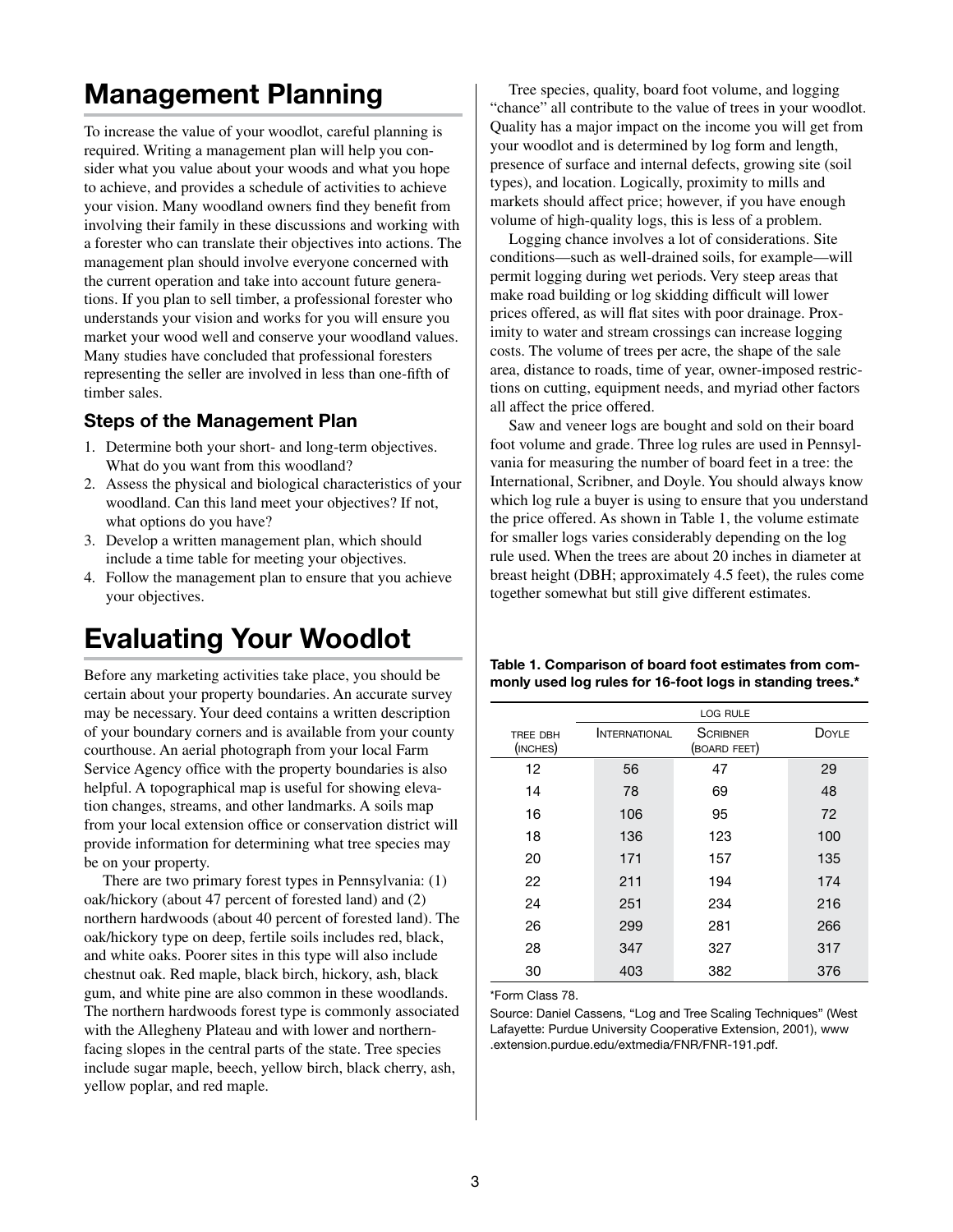## Timber Marketing

If your management plan includes selling timber, approach the market thoughtfully. Selling timber is often a once-ina-lifetime event that will have long-term impacts on your forests and what it provides to you and your family today and tomorrow. A good source of regional price information based on recent sales is the *Pennsylvania Timber Market Report,* which is produced quarterly. It is available from your local extension office or online at **extension.psu.edu /timber-market-report.** To help ensure the best possible outcome, take into account both price and forest health and productivity, and consider hiring a professional forester to work on your behalf.

Consulting foresters will charge a fee, which may be on a lump-sum basis, a percentage of the sale price, an hourly rate, or on units of work completed. Your consulting forester will mark the trees to be cut, determine the value of the marked trees, assist with the bid process, and inspect the woodland during the logging process. Fees charged by your consultant are an expense of sale and you can deduct them from the gross income, reducing your tax liability. To learn more about this, visit National Timber Tax Website **(www.timbertax.org).**

Your professional forester has two primary obligations: (1) to help you get the best return from your timber and (2) to leave the best possible residual forest to protect your management options. To do this, your forester will:

- 1. Negotiate a contract with you covering his/her responsibilities in preparing and administering the timber sale
- 2. Determine the volume, quality, and approximate value of the standing timber
- 3. Devise a plan to control the harvest procedure
- 4. Develop an erosion and sedimentation plan
- 5. Notify potential buyers of the impending sale and solicit bids
- 6. Collect and hold any completion bonds
- 7. Negotiate a contract on your behalf and keep your management plan in mind
- 8. Inspect the harvest operation frequently
- 9. Conduct a postharvest follow-up before closing the contract and releasing the bond

In preparation for a timber sale, your forester will prepare the documents used to solicit bids from potential buyers. He or she will also know which buyers are reputable and help you find the best possible price and harvesting outcome that protects your future investments.

You should also consult with your legal counsel during the contracting process when selling timber. Have your lawyer review the contract when you hire your forester and the resulting contract for the timber sale. These added steps may save you time and money in the future. Contracts should include all the details relating to the sale, logging, and any follow-up work the buyer is responsible for before closing the operation.

#### Table 2. Minimum size requirements for hardwood log grades.

| LOG GRADE | LOG DIAMETER AT BREAST<br>HEIGHT (AT 4.5 FEET) | LOG DIAMETER TOP OF<br>BUTT LOG (AT 17 FEET) |
|-----------|------------------------------------------------|----------------------------------------------|
| Grade 3   | 12                                             | 9                                            |
| Grade 2   | 14                                             | 11                                           |
| Grade 1   | 16                                             | 13                                           |
| Veneer    | 18                                             | 15                                           |

After the logging and follow-up are complete, inspect the woodlot with your forester to determine that all agreements have been fulfilled. Are there any roads to grade? Are there any places requiring stabilization to prevent erosion? Did the loggers remove any unmarked trees? All such questions need to be answered prior to the final settlement of the contract.

#### Sawtimber

Selling sawtimber, including veneer, provides the best economic return from your woods. The market for sawlogs has been quite volatile in recent years with changing economic conditions. Knowing exactly what you want to sell should be an essential part of a marketing plan. Your forester will help you in this process by reviewing your management plan and understanding how you wish to manage your woodlot. The forester will measure and mark trees for removal. As a rule of thumb you will need between 20,000 and 50,000 board feet of lumber to attract qualified buyers.

Marketable sawtimber trees will measure at least 12 inches DBH and have at least one 16-foot log before any major branching of limbs. In the marking process, trees to be cut should be marked at DBH and below the stump. Doing this ensures that the correct trees were harvested.

The quality of your timber or logs has a dramatic impact on the income you can realize from the sale. Log grades directly relate to lumber grades and greatly influence the price you will receive. Generally accepted log grades are grade 3 (low quality), grade 2 (medium quality), grade 1 (high quality), and veneer (the highest quality). Lumber grades project the yield of clear (knot free) boards of specific sizes. Several factors affecting the log or lumber grade are log straightness, size (see Table 2), and spacing of defects such as holes, knots, and splits. The grading rules for veneer are very specific. Veneer logs must be at least 18 inches DBH with no exterior defects. Red oak, white oak, and black cherry are our primary veneer species. Markets for veneer are seasonal and vary by location.

#### Pulpwood

Pennsylvania has markets for hardwood and softwood trees for pulp. Most pulpwood comes from trees between 4 and 12 inches DBH with a maximum of 20 inches DBH. Pulpwood harvesting is usually part of an integrated sale, which also involves sawtimber cutting. A well-planned, integrated sale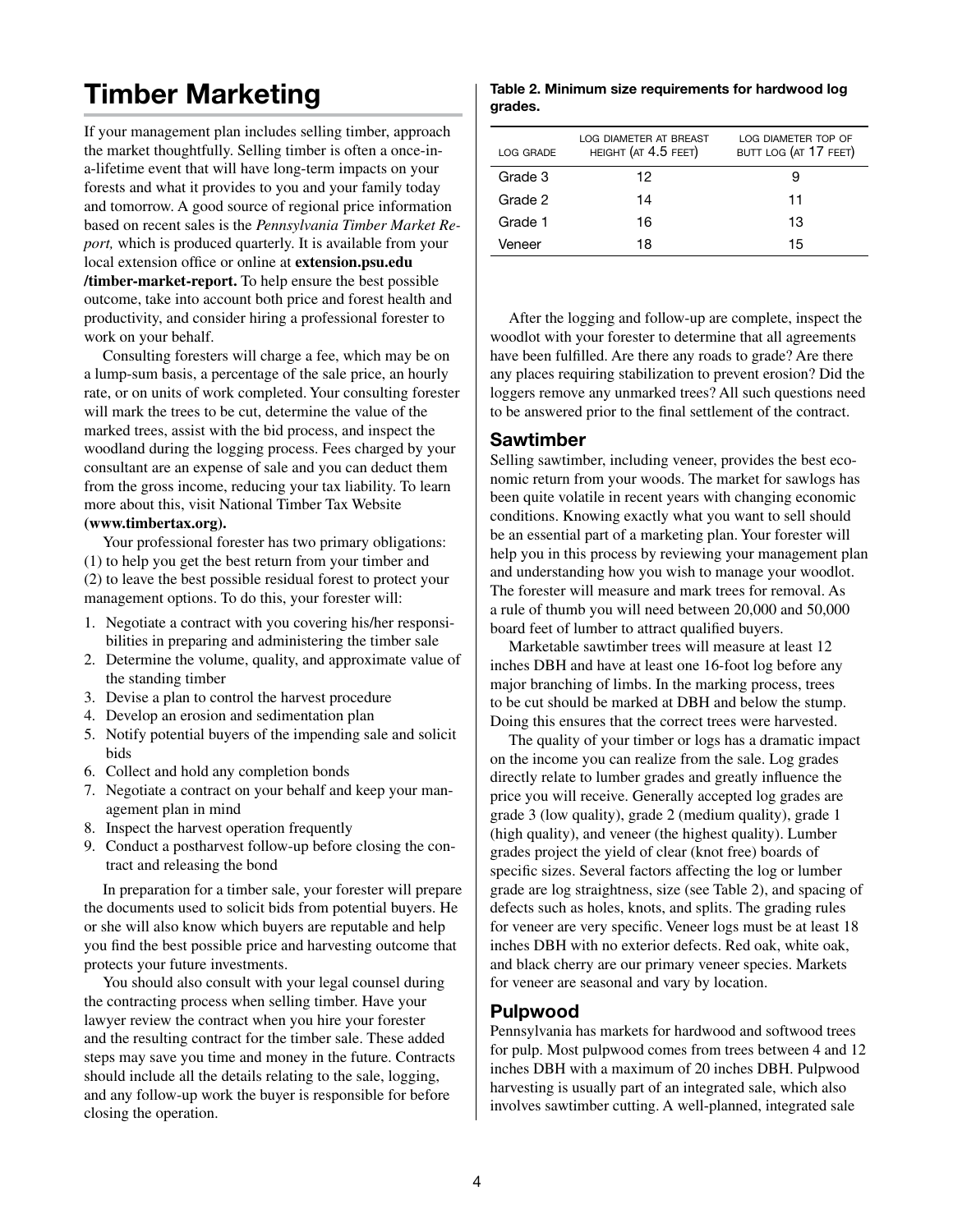will focus on leaving the best growing and most desirable trees and removing their competitors. The amount of wood removed in a typical pulpwood sale might be 15–30 tons per acre, with hardwoods selling for \$1.50–3.00 per ton and softwoods for \$3.00–6.00 per ton. Clearly, the income generated from pulpwood harvesting is not large; but, if done correctly it can greatly improve forest health and growth.

#### Fuelwood

Fuelwood or firewood cutting is one of the lowest value crops you can take from your woods. Done carefully and as part of a thinning operation where cutting provides more crowning space for the remaining trees, it will improve your woodlot. You may sell wood on the stump or deliver it to the consumer as cut and split. Selling firewood on the stump involves the least amount of effort, but it also yields the lowest income. If you do not have experience felling, skidding, and processing trees, this is the safest option. In Pennsylvania, firewood must be sold by the cord (or fraction of a cord), which is a stack of wood 4 by 4 by 8 feet (approximately 128 cubic feet). Firewood on the stump may sell for between \$10 and \$25 per cord, depending on species and your location. If you have not previously removed wood from your woodlot, the first thinning may yield 3–8 cords per acre.

If you choose to cut, split, haul, and stack the firewood, you will need the proper equipment. This equipment may include a chainsaw, safety equipment (i.e., safety chaps, helmet, face shield, ear protection, and safety shoes), wedges, a splitting maul or mechanical splitter, and a pickup or trailer. A cord of wood split, delivered, and stacked may sell for \$100–200 (and sometimes more) depending on species, location, alternative energy prices, and demand.

## Silviculture Practices

Silviculture is the theory (science) and practice (art) of controlling forest establishment, composition, structure, and growth. Establishment involves either planting or naturally regenerating the next tree crop. Composition involves matching the tree species to site and management objectives. Structure reflects the arrangement of the trees in and below the canopy in a woodlot. Growth addresses how individual trees and all trees receive site resources (i.e., light, moisture, and nutrients). A forester who understands your management objectives will use silvicultural practices to design and implement a plan to meet your short- and long-term goals.

Silviculture treatments promote the growth of the most desirable tree species. This normally requires cutting trees that are competing for light and space with the trees you want to grow. Allowing nature to "decide" which trees to remove will not necessarily result in a healthy or productive woodlot.

Because of the history of cutting in Pennsylvania, many of our woodlots contain trees that are roughly the same age. That means that the trees comprising the upper canopy all started at about the same time. This is often a difficult

| Table 3. Distribution of trees by diameter class before |
|---------------------------------------------------------|
| and after an improvement cut in a 70-year-old, even-    |
| aged oak/hickory stand.                                 |

| <b>DBH CLASS</b> |            | TREES PER ACRE |           |
|------------------|------------|----------------|-----------|
| (INCHES)         | BEFORE CUT | AFTER CUT      | TREES CUT |
| 4                | 12         | 12             | 0         |
| 6                | 24         | 8              | 16        |
| 8                | 12         | 2              | 10        |
| 10               | 24         | 10             | 14        |
| 12               | 30         | 10             | 20        |
| 14               | 36         | 30             | 6         |
| 16               | 20         | 14             | 6         |
| 18               | 12         | 6              | 6         |
| 20               | 2          | 2              | 0         |
| 22               | 4          | 4              | 0         |
| Totals           | 176        | 98             | 78        |
| Average<br>DBH   | 11.7       | 12.4           | 10.8      |

concept to grasp as the individual tree diameters vary greatly in any given woodlot. Relatively few truly mixed-age stands in Pennsylvania have three or more age classes comprising the stand. In even-aged woods, intermediate cutting is the primary silvicultural tool for improving the woodlot. Intermediate cutting removes the least desirable trees and allows room for the more desirable trees to reach their full potential.

An example of a silvicultural thinning that removed trees from the lower and middle part of the diameter distribution in the stand is shown in Table 3. In such a thinning you tend to retain the larger trees and cut trees that are in competition with one another to increase the average stand diameter. In this example, the average stand diameter before the cut was 11.7 inches and after the cut was 12.4 inches. By cutting this way, you keep the fastest growing trees, shorten the time to the next cut, and redistribute the growth in the stand to the more valuable trees.

## Crown Classes

Because trees compete with one another for light, moisture, and nutrients, your management plan should focus on redistributing light to those trees that meet your objectives and respond with increased growth. In even-aged woods, understanding how trees compete in the forest canopy is important. Knowing where individual tree crowns are in the canopy and how they will respond to increased light is basic to implementing intermediate treatments or thinnings.

The crown is the uppermost part of the tree. It contains the smaller limbs and the leaves that collect sunlight and enable the tree to carry on photosynthesis. Crown classes are referred to as being dominate, codominate, intermediate, and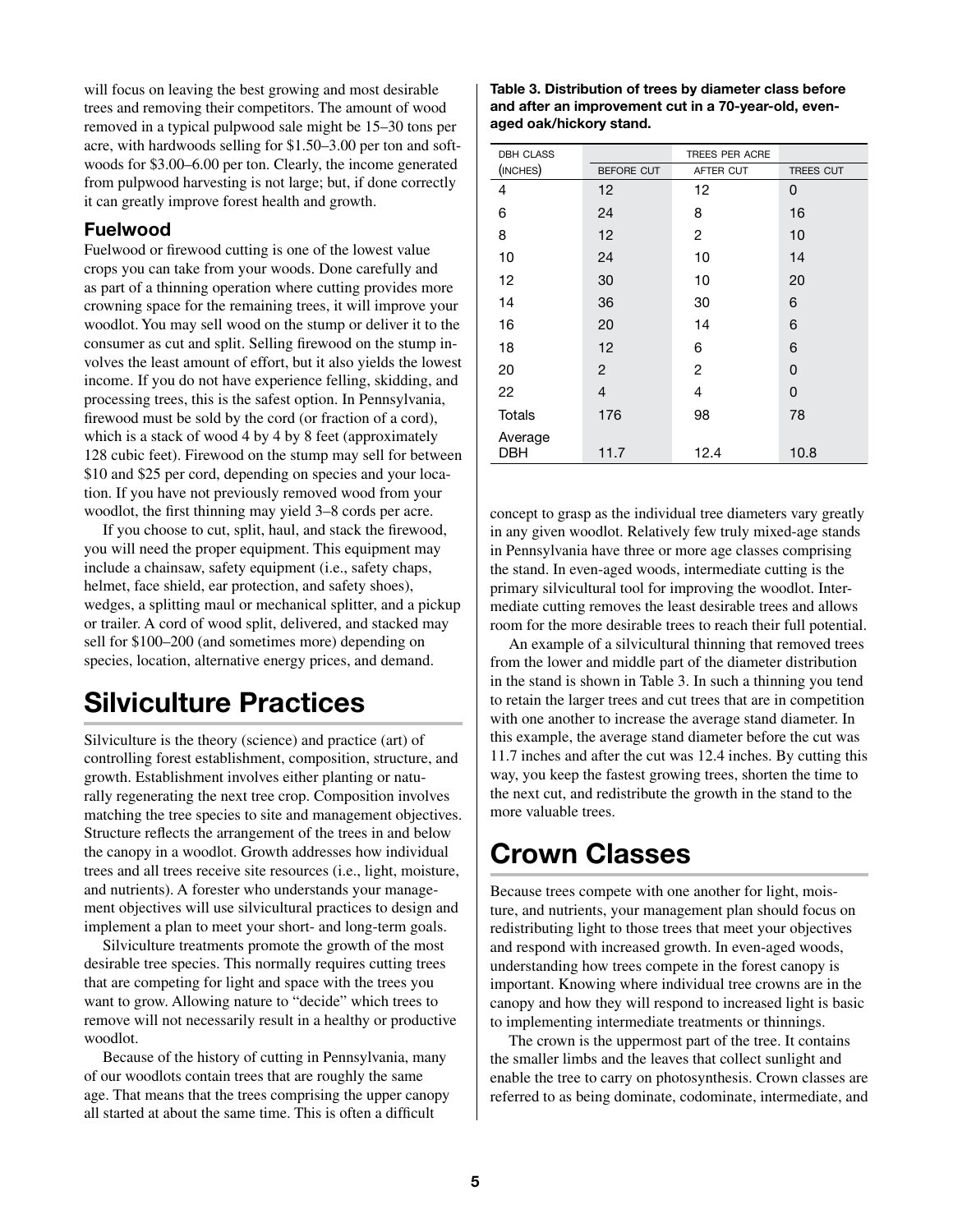suppressed or overtopped. Dominate crowns are the largest in the forest. They receive sunlight from the top and some from all sides. Usually, when you look up, they are fully round. Codominate crowns receive full sunlight from the top and very little to no sunlight on the sides. These crowns are often flattened on one or more sides where they compete with other codominate crowns. Intermediate crowns are shorter but extend into the upper canopy of the forest. They receive limited sunlight from the top and no sunlight from the sides. Suppressed or overtopped crowns are the smallest trees and receive no direct sunlight from any angle.

Intermediate thinning harvests seek to improve conditions for the codominate trees by removing competition and encouraging them to develop fuller, more balanced crowns. Intermediate crowns, depending on the tree species and its shade tolerance, may also respond to thinning. Shade-tolerant species, such as hemlock and sugar maple, will also increase their crown size with more sun. Intermediate shade-tolerant species, such as red and white oak and red maple, may increase crown size, but you need to evaluate the percentage of the crown relative to the total height and its overall health. If these trees have less than 30 percent of their total height in leaf surface, they will likely respond very poorly.

The important point when conducting intermediate treatments is to avoid diameter- or species-driven cutting decisions. Select trees to improve the overall quality of the forest or woodlot. If you select trees only on size or species (for example, all the red and white oak), this is termed high grading. Tree DBH does not represent age well. Harvests designed to cut just big trees to release smaller DBH trees are likely poorly designed and will remove the best trees and leave only weak trees. Using these practices will greatly reduce overall productivity and future income, as well as greatly extend the time it takes to grow large, high-quality trees.

Eventually, after several intermediate thinnings in an even-aged woodlot, you will have to consider when to regenerate. If you have scheduled your thinning operations well, you should have advanced regeneration in place under the large overstory crowns. Your forester will help you achieve this outcome and advise you on when to do an overstory removal, releasing the next forest.

## Crop Trees

Crop trees are those you wish to retain until later in the stand's development. It is often a good idea to select and mark these trees. By doing this, you focus on the trees you want to keep and can more easily decide which trees need to be cut because they are competing for light and nutrients with your crop trees. Crop trees should be desirable species, with healthy intermediate and codominate crowns, and have clean, defect-free trunks of good form. Avoid selecting crop trees with weak crowns or obvious defects. Crop trees should be evenly spaced when the stand matures, with 80–120 trees per acre. This is approximately one tree every 20 feet by 20

feet. These are only general guidelines; sometimes trees will be closer together. Always look up and consider how you can remove competition and help balance or round out the crowns. Providing room to grow is your target.

## **Conclusion**

A properly managed woodlot can be viewed as a valuable savings account. Making sure that it provides income when you need it involves having an up-to-date management plan and working with a professional forester. Having a chainsaw and knowing how to fell trees does not make you a professional logger. Woodlots represent a commitment to stewardship. It takes four or five generations to grow a high-quality woodlot in Pennsylvania. One or two poorly planned and implemented harvests can destroy that woodlot for generations to come.

## Sample Budget

Following are two tables that may help you predict future income from timber. Working with a consulting forester before making any decisions about timber harvest is highly recommended.

Budgeted costs and returns are often difficult to estimate because they are numerous and variable. Therefore, consider these yield and price estimates as an approximation

#### Table 4. Example yield per acre and stumpage value for an intermediate hardwood thinning.

| <b>DBH</b><br>(INCHES) | <b>NUMBER</b><br>OF TREES<br><b>CUT</b> | VOLUME <sup>1</sup> | <b>TOTAL</b><br><b>VOLUME</b> | <b>TIMBER</b><br><b>MARKET</b><br>PRICE <sup>2</sup> | <b>STUMPAGE</b><br><b>VALUE</b> |
|------------------------|-----------------------------------------|---------------------|-------------------------------|------------------------------------------------------|---------------------------------|
| 6                      | 16                                      | 0.11                | 1.76                          | \$1.44                                               | \$2.53                          |
| 8                      | 10                                      | 0.16                | 1.6                           | \$1.44                                               | \$2.30                          |
| 10                     | 14                                      | 0.24                | 3.36                          | \$1.44                                               | \$4.83                          |
| 12                     | 20                                      | 56                  | 1,120                         | \$221                                                | \$247.52                        |
| 14                     | 6                                       | 78                  | 468                           | \$221                                                | \$103.43                        |
| 16                     | 6                                       | 106                 | 636                           | \$368                                                | \$234.05                        |
| 18                     | 6                                       | 136                 | 816                           | \$368                                                | \$300.29                        |
| 20                     | 0                                       | 290                 | 0                             |                                                      |                                 |
| 22                     | 0                                       | 355                 | 0                             |                                                      |                                 |
| Total                  | 78                                      |                     |                               |                                                      | \$892.43<br>per acre            |

1. For trees 12 inches and larger with a log height of 16 feet. Measured with a 1/4-inch International rule. Volume is in tons per tree. Source: Richard G. Oderwald and James E. Johnson, "Measuring Standing Trees and Logs" (Blacksburg: Virginia Cooperative Extension, 2009), http://pubs.ext.vt.edu/420/420-560/420-560.html.

2. Based on Pennsylvania Timber Market Report, First Quarter 2010, Northwest Region private sales using low prices for 12 through 14 inches DBH and average prices for 16 and 18 inches DBH.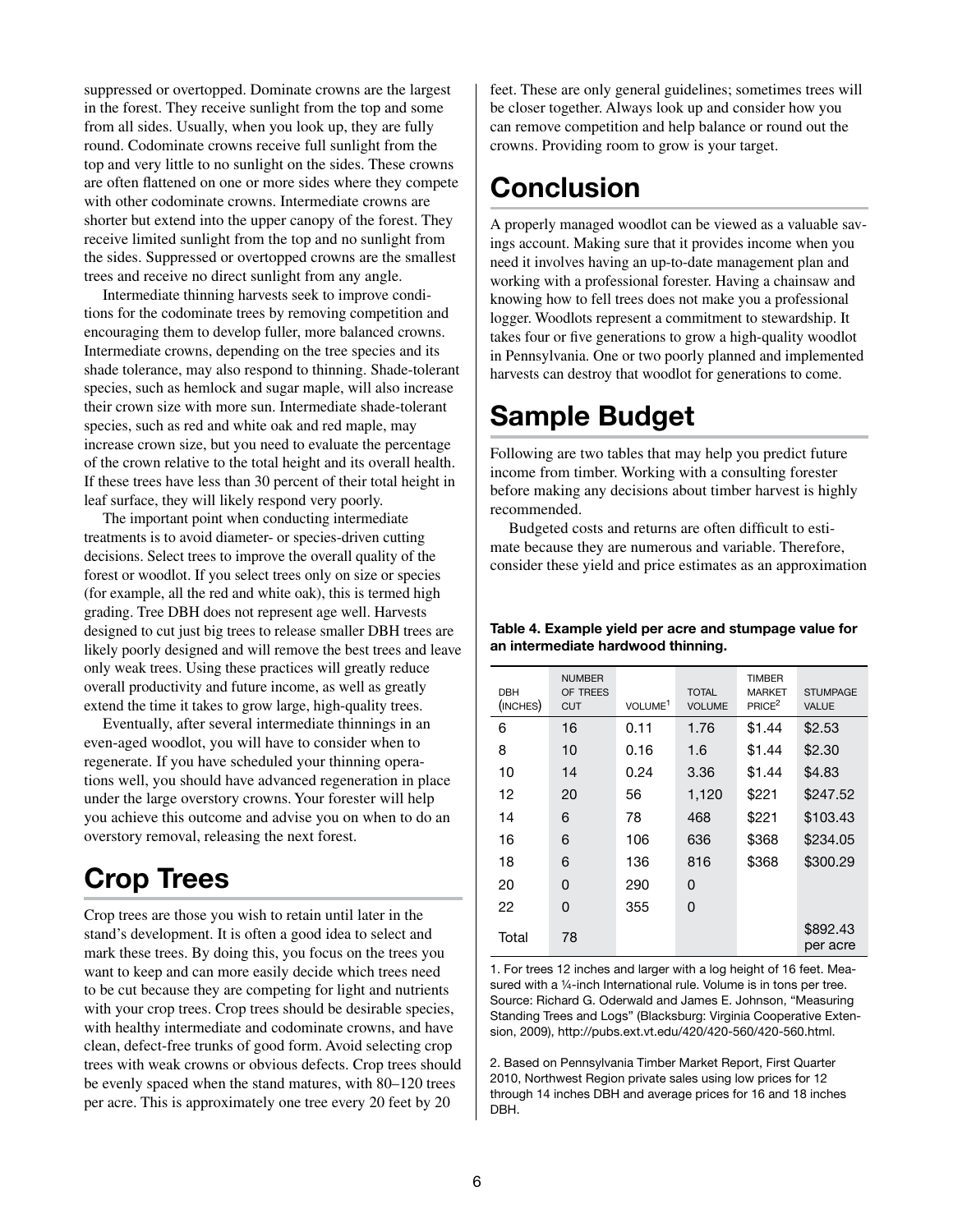and make appropriate adjustments in the "Your Estimate" column to reflect your specific production and resource situation. More information on using crop budgets is available in *Agricultural Alternatives: Enterprise Budget Analysis.*

The income from an improvement cutting like that in Table 3 is used as an example. It represents removals from one acre of hardwoods following a typical thinning prescription that focuses on thinning in the smaller diameter classes and retaining larger trees. While this does not provide the highest immediate return, it will yield higher returns in the long term.

The assumption in this example is that all trees were scaled as only containing one 16-foot log. While this is not likely the case, it allows for using the volumes provided in Table 1 for standing tree volumes. To find volumes for other log lengths, refer to "Log and Tree Scaling Techniques" at **www.extension.purdue.edu/extmedia/FNR/FNR-191.pdf**. The estimated yields are based on measurement with an International log rule. To further simplify this example, red oak is the only species considered, which is an unlikely scenario for Pennsylvania forests. Harvest of a single highvalue species such as red oak would be considered high grading and is not recommended. The second table, which lists a range of sawmill prices for various tree species, can be used to further refine the estimated income potential from your woodlot. Consult the most recent version of the *Pennsylvania Timber Report* **(extension.psu.edu/timbermarket-report)** for the latest prices.

## For More Information

Becker, J. C., L. F. Kime, J. K. Harper, and R. Pifer. *Agricultural Alternatives: Understanding Agricultural Liability.* University Park: The Pennsylvania State University, 2011.

Hilts, S., and P. Mitchel. *The Woodlot Management Handbook: Making the Most of Your Wooded Property For Conservation, Income, or Both.* Richmond Hill, ON: Firefly Books, 2009.

Hunter, M. L., and F. Schmieglow. *Wildlife, Forests and Forestry: Principles of Managing Forests for Biological Diversity.* 2nd ed. Upper Saddle River, NJ: Prentice Hall, 2010.

Morsbach, H. *Common Sense Forestry.* White River Junction, VT: Chelsea Green Publishing, 2003.

Wagner, J. E. *Forestry Economics: A Managerial Approach.*  Florence, KY: Taylor and Francis, 2011.

Walsh, A., and K. C. Waldron. *Forestry A–Z.* Olympia, WA: Orca Book Publishers, 2008.

#### Online Resources

Pennsylvania Department of Conservation and Natural Resources Bureau of Forestry:

www.dcnr.state.pa.us/forestry/index.aspx

Penn State Extension publications on private forests: extension.psu.edu/private-forests/tools-resources /publications

United States Forest Service: www.fs.fed.us

| <b>SPECIES</b>      | GRADE 3 (LOW) | GRADE 2 (MED.) | GRADE 1 (HIGH)                         | VENEER (VERY HIGH) | YOUR ESTIMATE |
|---------------------|---------------|----------------|----------------------------------------|--------------------|---------------|
|                     |               |                | (\$/MBF, INTERNATIONAL 1/4-INCH RULE)* |                    |               |
| Red oak             | 189           | 380            | 571                                    | $700+$             |               |
| White oak           | 124           | 255            | 386                                    | $700+$             |               |
| <b>Black cherry</b> | 372           | 702            | 1,032                                  | $2,000+$           |               |
| White ash           | 78            | 138            | 197                                    | $350+$             |               |
| Hard maple          | 166           | 260            | 354                                    |                    |               |
| Soft maple          | 82            | 186            | 290                                    |                    |               |
| Yellow poplar       | 59            | 144            | 229                                    |                    |               |
| Misc. hardwoods**   | 38            | 58             | 78                                     |                    |               |
| Pine and hemlock    | 17            | 27             | 35                                     |                    |               |

#### Table 5. Average log prices, by species and grade, reported by sawmills for delivered logs in northwestern Pennsylvania (early 2010 prices).

\*MBF = thousand board feet.

\*\*Miscellaneous hardwoods include beech, hickory, basswood, and black gum.